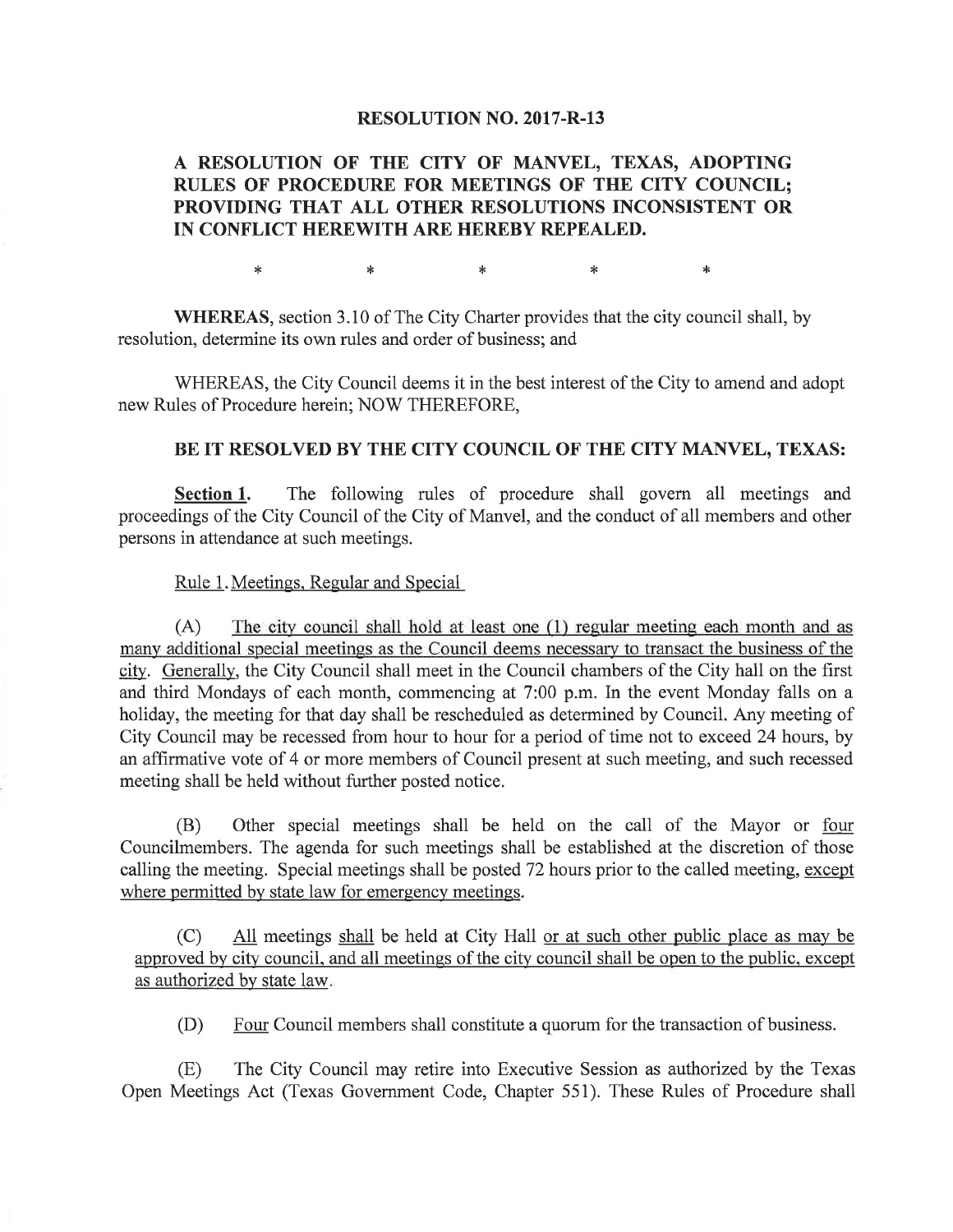apply to the conduct of Councilmembers in an Executive Session, provided they do not conflict with the provisions of the Open Meetings Act or other law.

#### Rule 2. Chairman and call to order

The Mayor or in his/her absence the Mayor Pro-Tem, shall preside at all meetings of the City Council. If the Mayor and the Mayor Pro-Tem are absent, any Councilmember may be appointed by the Mayor or a majority of the Council to preside. At the hour of the meeting, the Mayor shall assume the chair, call the Council to order, and the City Secretary shall record the roll.

### Rule 3.Handling of agenda subjects

The City Council is the sole judge of its own procedure and in full control of the business before it. Neither the Mayor, the Mayor pro-tem, nor any Councilmember appointed to preside shall have any power to either recess a meeting or adjoum a meeting, or prevent the City Council from considering an agenda item or lay the same out for consideration except in strict accordance with Texas open meetings act, and as enacted herein. If, not withstanding the positive provisions of this rule, the presiding, officer whether Mayor, Mayor Pro-Tem, or Council member presiding, shall attempt to prevent City Council from taking any action on any agenda item brought before it, any Councilmember present may call for a vote of the City Council to consider the matter.

#### Rule 4. Conduct of Mayor and Councilmembers

Any member of the City Council including the Mayor, who fails to observe decorous and orderly behavior during a meeting or who disturbs a meeting of Council with such disorderly conduct is subject to being expelled from such meeting upon motion passed by 2/3 vote of the Council present at this meeting. Any member reprimanded by motion or expelled from a meeting by motion who thereafter commits another breach of decorous and disorderly behavior during a subsequent meeting and again disturbs any meeting of the Council by such disorderly conduct shall be subject to the same power of Council to reprimand him/her, expel him/her from the meeting, or subject such member to complaint, investigation, and conviction of official misconduct. Disorderly Conduct is dehned under the Texas Penal Code, Section 42.01.

#### Rule 5. Non-interruption

Each member of the City Council shall be permitted to address the chair while either seated or standing, and after recognition shall not be interrupted while speaking without his/her consent.

## Rule 6.Handling of question of order

All questions of order shall be decided by the presiding officer with the right of appeal of his/her decision by the City Council, and a majority of the Councilmembers present may over rule the decision of the chair. When the chair makes a ruling on a point of order and one of the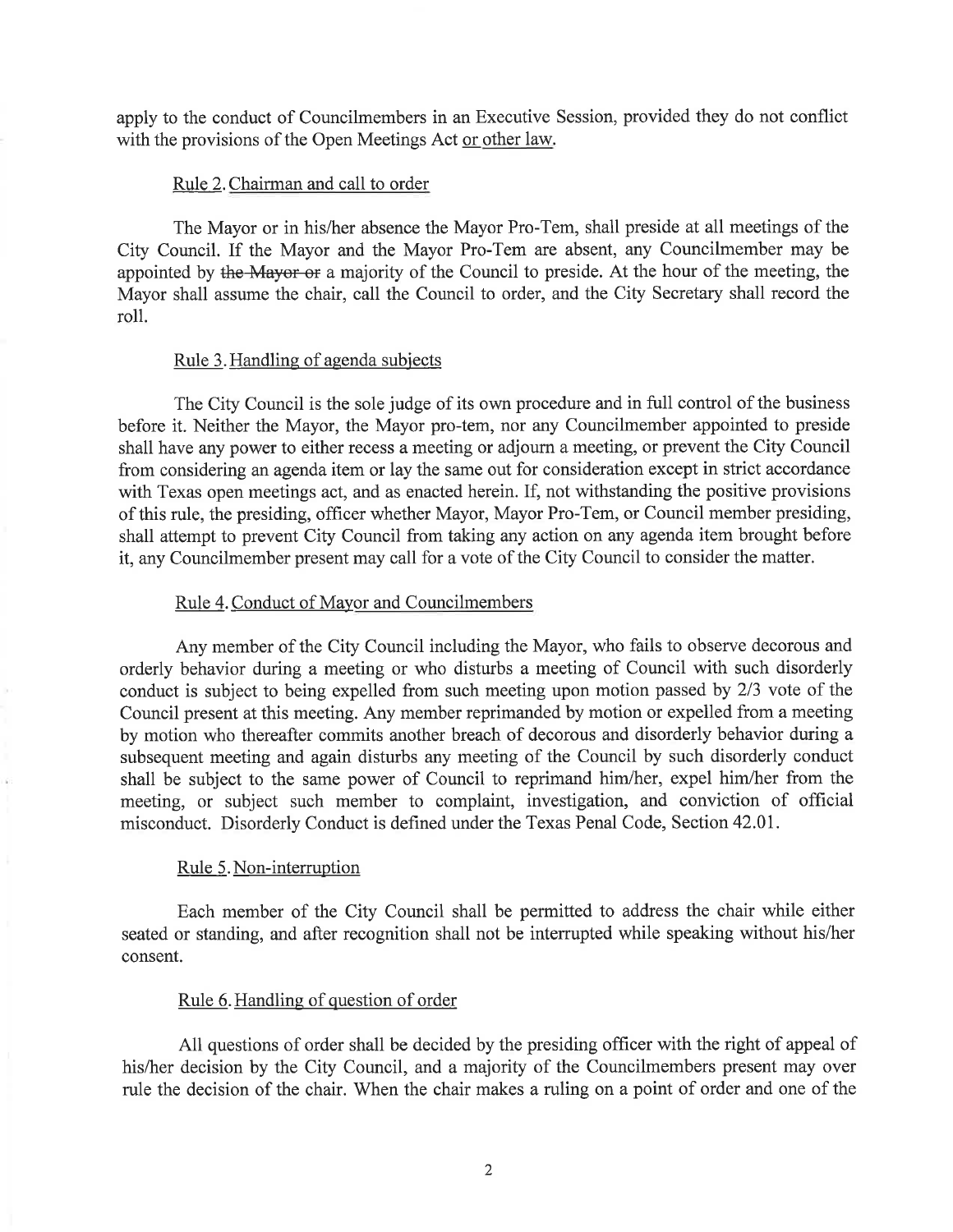Councilmembers states, "I appeal the ruling of the chair", or words to such effect, no other business shall be transacted until the question, "shall the ruling of the chair be sustained?" is voted on. The presiding officer shall immediately put such question to vote without debate, and, if he/she fails to do so immediately, any member of the City Council may put the question to a vote.

#### Rule 7. Procedure for submitting agenda items

Any and all ordinances, resolutions or other matters, including all written data, except emergency items, to be brought before the City Council for its consideration by the Mayor or by any member of the Council, or Citv Manager, shall be submitted to the City Secretary not later than noon of the Tuesday preceding the meeting at which the same is to be considered.

## Rule 8. Motion to table

Since the City Council of the City of Manvel will always have regularly scheduled meetings, a motion to table, when carried, does not permanently defeat an ordinance, resolution, motion, or other measure. If such ordinance, resolution, motion, or other measure is tabled by a majority vote of the City Council, such ordinance, resolution, motion, or other measure, if not sooner removed from the table, must be removed at the third meeting, and acted upon, even if only to place the item on the table again.

### Rule 9. Procedure to debate

Upon any ordinance, resolution or other measure being laid out, or any motion being made, any Councilmember present, before there is any debate opened on the subject, may make a parliamentary objection to the consideration of the subject which need not be seconded. No debate shall then be permitted, and the presiding officer shall immediately put the question, "shall the objection be sustained"? If the objection is sustained by a vote of two-thirds of the Councilmembers present the ordinance, resolution, motion, or other measure is permanently defeated for that meeting and shall not be debated (except in accordance with Rule 11).

## Rule 10. Closing of debate

If, during debate upon any ordinance, resolution, motion or other matter before the Council, any member moves that the subject under discussion be put to a vote without further debate (and such a motion need not be seconded), the presiding officer shall immediately ask the Council, "is there any objection to proceeding to a vote on the ordinance, resolution, motion, or other measure before the Council being taken immediately?" If any member objects, the presiding officer shall immediately and without debate put the question, "shall the subject being discussed be put to a vote, without debate?" To a vote of the Council, and if two thirds of the Councilmembers present vote in favor of ordering the vote, debate on the question shall be closed and a vote on the ordinance, resolution, motion or other measure taken immediately.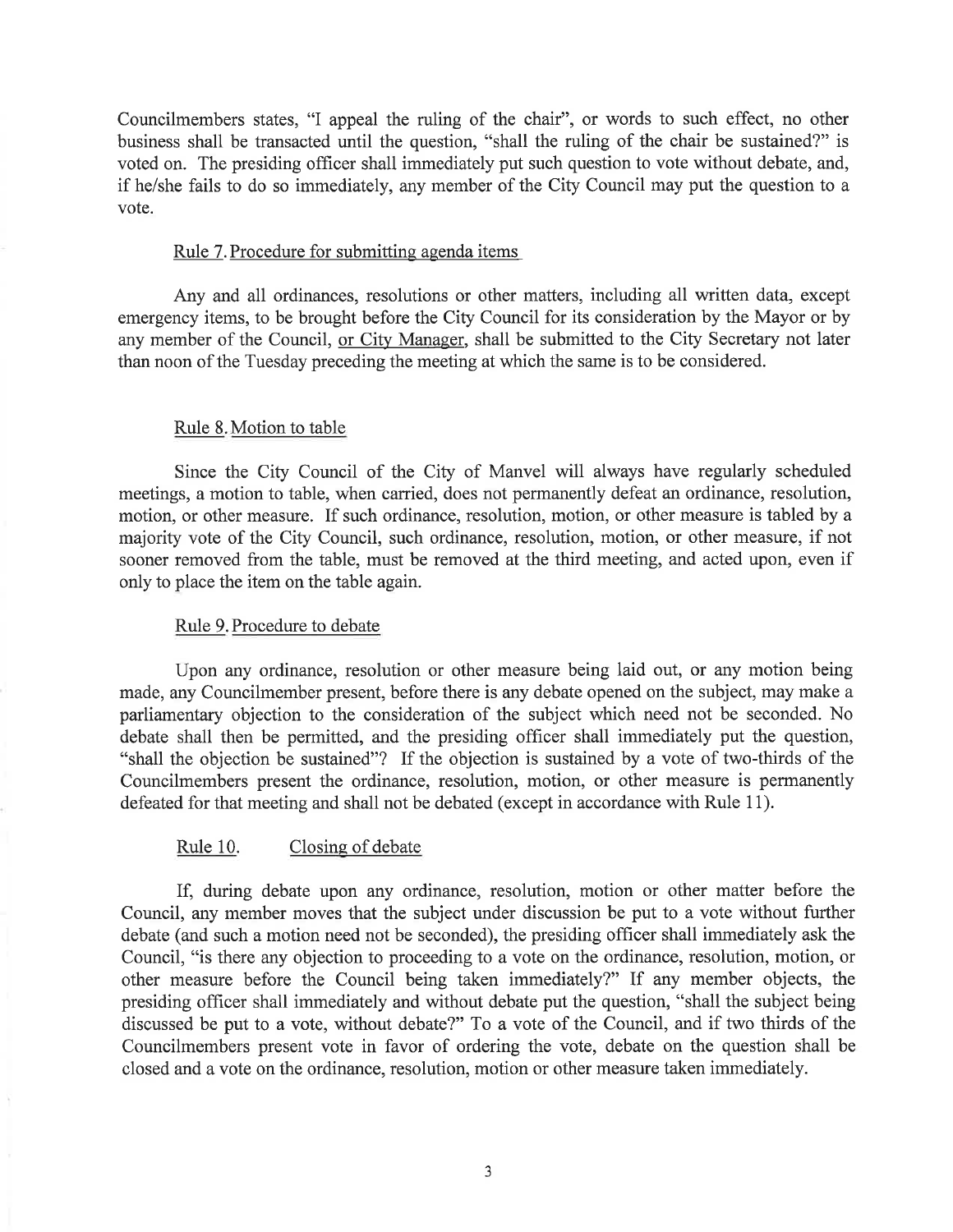### Rule 11. Reconsideration of a subject

'When an ordinance, resolution, motion, or other measure of any sort has been placed before the City Council and defeated, the same identical question shall not again be considered by the City Council until ninety (90) days have elapsed.

#### Rule 12. Reducing motion to writing

All oral motions must be seconded before being put to vote by the chair (except where otherwise provided in these rules), and upon request of any other member of the Council, or Mayor, the party making any such oral motion (except a motion to order a vote on a subject being considered per rule 10 or to table, or other such procedural matter) shall reduce the same to writing, or request the City Secretary to so the same. If a motion be made by any member of the Council in writing and filed with the presiding office, it shall still require a second.

#### Rule 13. Secretarial procedure

The City Secretary shall be the Secretary of the Council and shall act as reading and recording clerk to the Council. By his or her signature, the Secretary shall certify the correctness of the minutes and joumals, shall record all actions taken by the Council, shall record the vote upon each measure when taken by the ayes and nays, and shall schedule and place on Council agendas, public hearings at the earliest practicable dates and shall perform such other duties as may be required of the City Secretary by the Mayor and the City Councii. The City Secretary shall mark the absence of the Mayor or any other member of Council. The City Secretary shall test and attest to the satisfactory operation of the tape recorder, and maintain proper functioning and tape changes as needed throughout the meeting. In the absence of the City Secretary, any suitable person may be appointed by the City Secretary or Mayor to serve as acting City Secretary of any meeting. The City Secretary shall ensure that a tape recording or certified agenda of any executive session shall be made and shall secure such following each meeting. The City Secretary shall keep a copy of these rules in the Council chamber, available for reference.

### Rule 14. Voting

No action of the city council shall be valid or binding unless approved by the affirmative vote of a majority of the entire city council. Each member of city council, if present, shall vote upon all matters before the city council, except when the matter involves the consideration of that member's own official conduct or where that member's participation in the vote is prohibited by state law.

#### Rule 15. Citizens' right to be heard

Any citizen shall have a reasonable opportunity to be heard at any and all regular meetings of the City Council in regard to any and all matters to be considered at any such meeting, or such other matters as citizens may wish to bring to Council's attention; provided, however, any matter not posted on the agenda may not be discussed by Council, nor shall any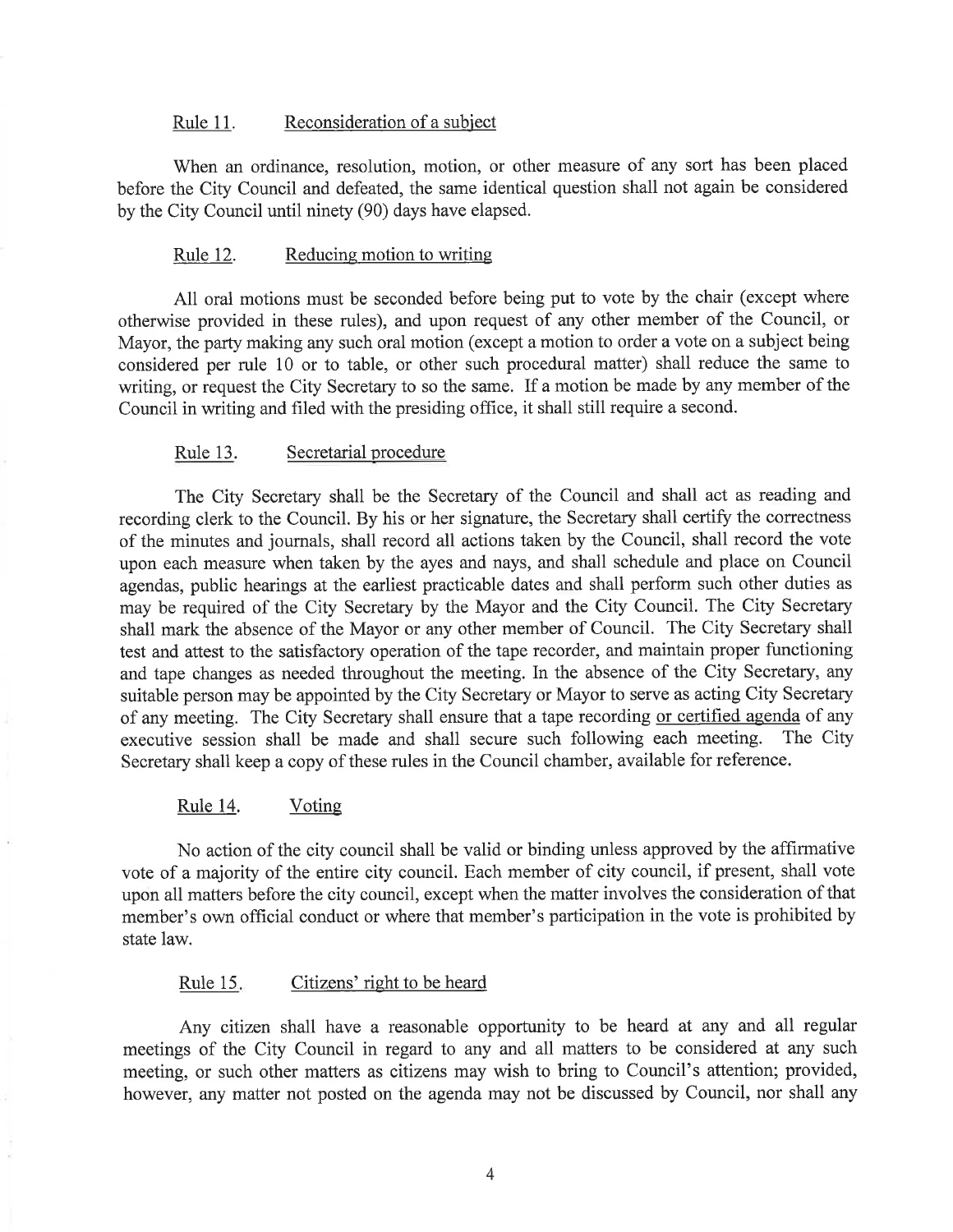action be taken by Council, except to indicate that the matter may be placed on a later agenda. A time shall be set aside during each Council meeting for the Council to hear from the public, such designated time not to exceed three (3) minutes per person. The Mayor shall retain the discretion to further limit or increase this time for public comments on agenda items. Citizens attending any regularly scheduled meeting may speak before Council by completing a form and presenting it to the City Secretary prior to the beginning of such meeting. In addition, citizens may request a Council member to place an item on the agenda for deliberative purposes.

No member of the public shall be heard until recognized by the presiding officer. It is not necessary, however, for a member of the public to prepare and submit a card requesting the right to address the Council for public hearings. Any member of the public intemrpting City Council proceedings, approaching the dais without permission, otherwise creating a disturbance, or failing to abide by these rules of procedure in addressing the City Council, shall be deemed guilty of disrupting a meeting (Section 42.05 of the Texas Penal Code, Class B Misdemeanor) and, at the direction of the presiding officer, shall be removed from Council Chambers by the sergeantat-arms or other agent designated by City Council.

## Rule 16. Order of Business

Unless agreed to otherwise by majority vote of Council, the normal order of business before the City Council in any regular meeting shall be as follows:

- (1) Call to order.
- (2) Invocation.
- (3) Pledge of allegiance.
- (4) Special Recognition and Acknowledgements
- $(5)$ Public hearings - as called.
- (6) The Council shall receive petitions and hear any member of the public as provided in Rule 15, and any appeal or other matter shall then be heard by the City Council.
- (7) Committee or special reports.
- (8) City manager reports and/or Mayor's report
- (e) Tabled items shall then be considered.
- (10) Items for discussion and action shall then be considered.
- $(11)$ Then the Council shall consider any resolutions and/or ordinances that are currently before them.
- $(12)$ Consent agenda
	- A. Bids.
		- B. Appointments.
	- C. Matters routine in nature.
	- D. Routine resolutions.
	- E. Minutes.
- Communications from the Mayor and Council shall be presented.  $(13)$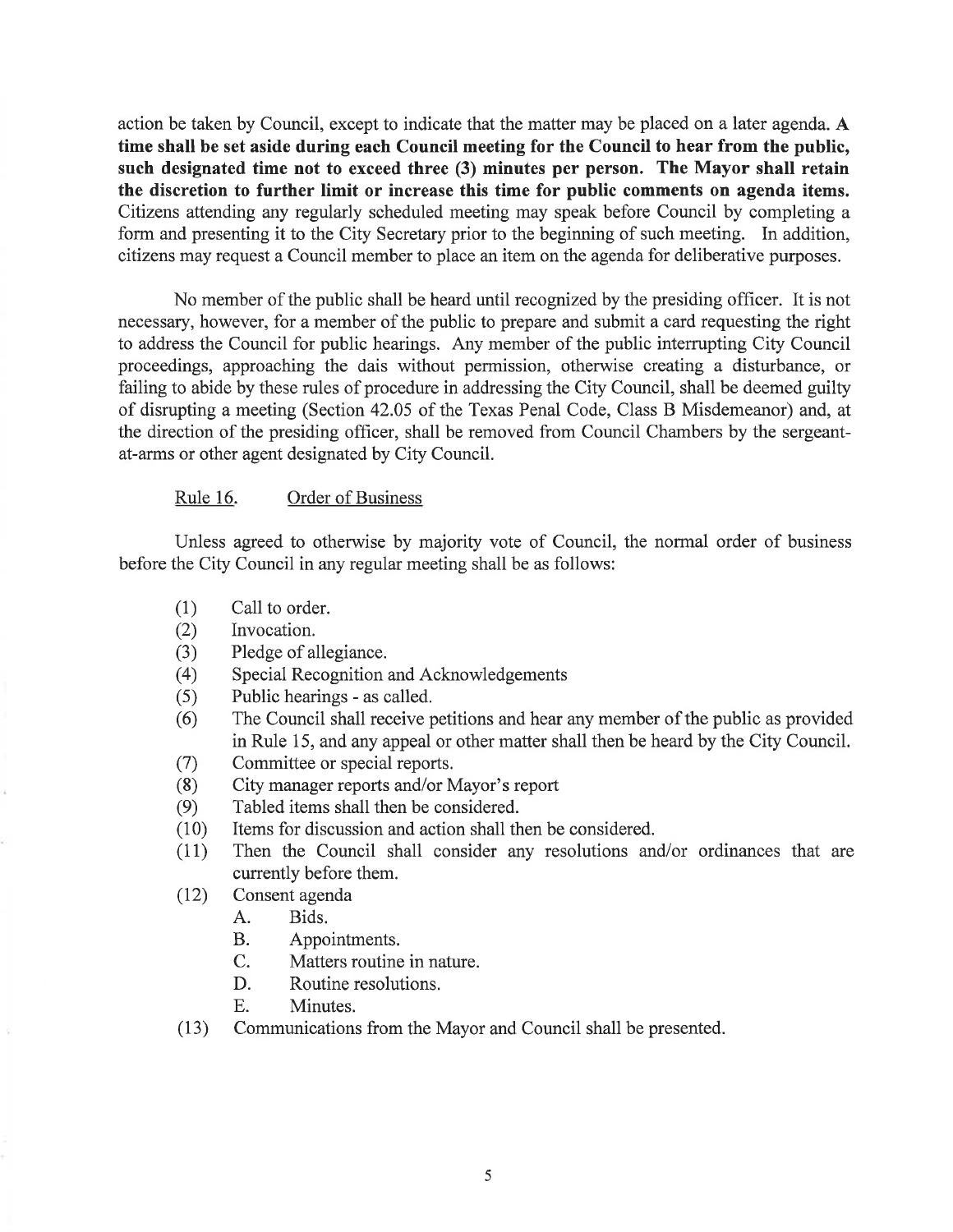## Rule 17. Order of business for special meetings

Unless agreed to otherwise by majority vote of Council, the normal order of business before the City Council in any special meeting shall be as follows:

- Call to order (1)
- The presiding officer shall state the purpose(s) of the meeting. (2)
- No business shall be discussed or acted upon at such meeting unless the subject has been duly posted in accordance with the Texas open meetings act. (3)
- Adjourn meeting. (4)

#### Rule 18. Suspension of rules of procedure

Any one or all of these rules of procedure may be suspended in order to allow a particular consideration of a matter, provided that it does not violate state law, and provided that not less that two-thirds Council members vote in favor of such suspension. Where any rule embodies a provision of state law, identically or in substance, such rule may not be suspended. The requirement of two thirds to suspend a rule shall not apply to Rules 16 and 17, but the order of business may be suspended by a majority vote.

## Rule 19. Rules of Procedure

Except where in conflict with any state law, City ordinance or the rules of procedure adopted by this resolution, the rules of procedure laid down in Robert's Rules of Order,  $75<sup>th</sup>$ Anniversary Edition, shall govern the proceedings of the City Council.

### Rule 20. Sergeant at Arms

The highest ranking police officer of the Manvel Police Department in attendance at any meeting of the City Council, weather regular or special, shall be, and is hereby, designated and appointed as the Sergeant at Arms for such meeting.

### Rule 21. Authority to Sign Grant Applications

The Mayor is authorized to sign and submit grant applications on behalf of the City. Said applications shall be approved or ratified by City Council on or before the next regular scheduled City Council Meeting.